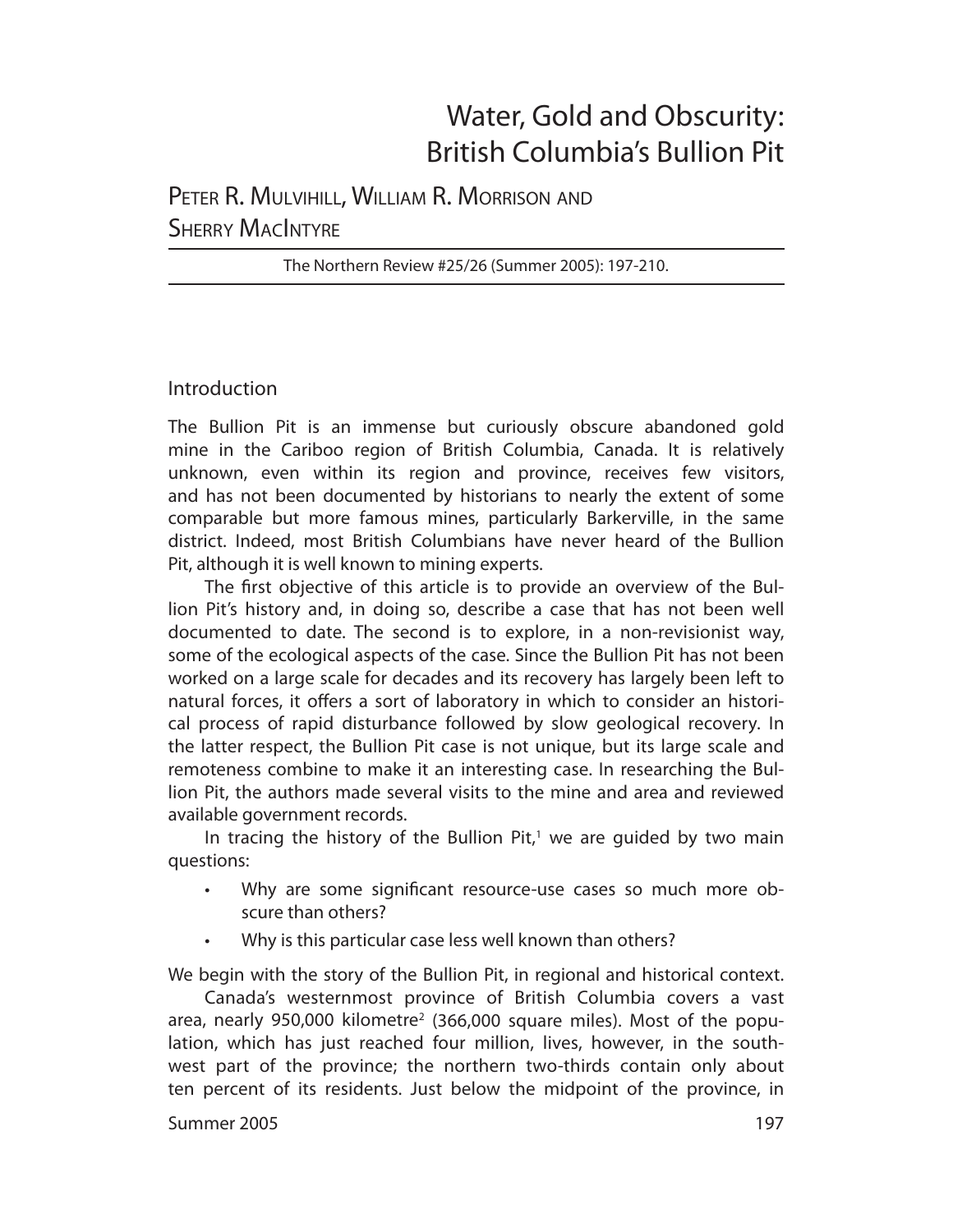

Map 1. Selected towns and mining communities in British Columbia.

the Quesnel-Williams Lake area, is the Cariboo region, a region of lakes, forests, and mountains (see Map 1). Highway 97, the province's main north-south artery, connects a string of large and small towns between 100 Mile House and Prince George, of which the largest are Quesnel and Williams Lake, but outside the highway corridor the land is mostly wilderness, with some ranches and a few small villages dotting the landscape.

First Nations people have lived here for millennia, and Europeans came to the region at the end of the eighteenth century—Alexander Mackenzie's famous trip from "Canada by Land" of 1793 went through part of this country, and soon there were a number of fur trade posts operating throughout the area. The district was pioneered not from the west, from the ocean, but overland, from the east. Although settlement began on Vancouver Island soon after the Oregon Treaty of 1846, it was at first limited to a small colony at Victoria. Surprisingly perhaps, the first major incursion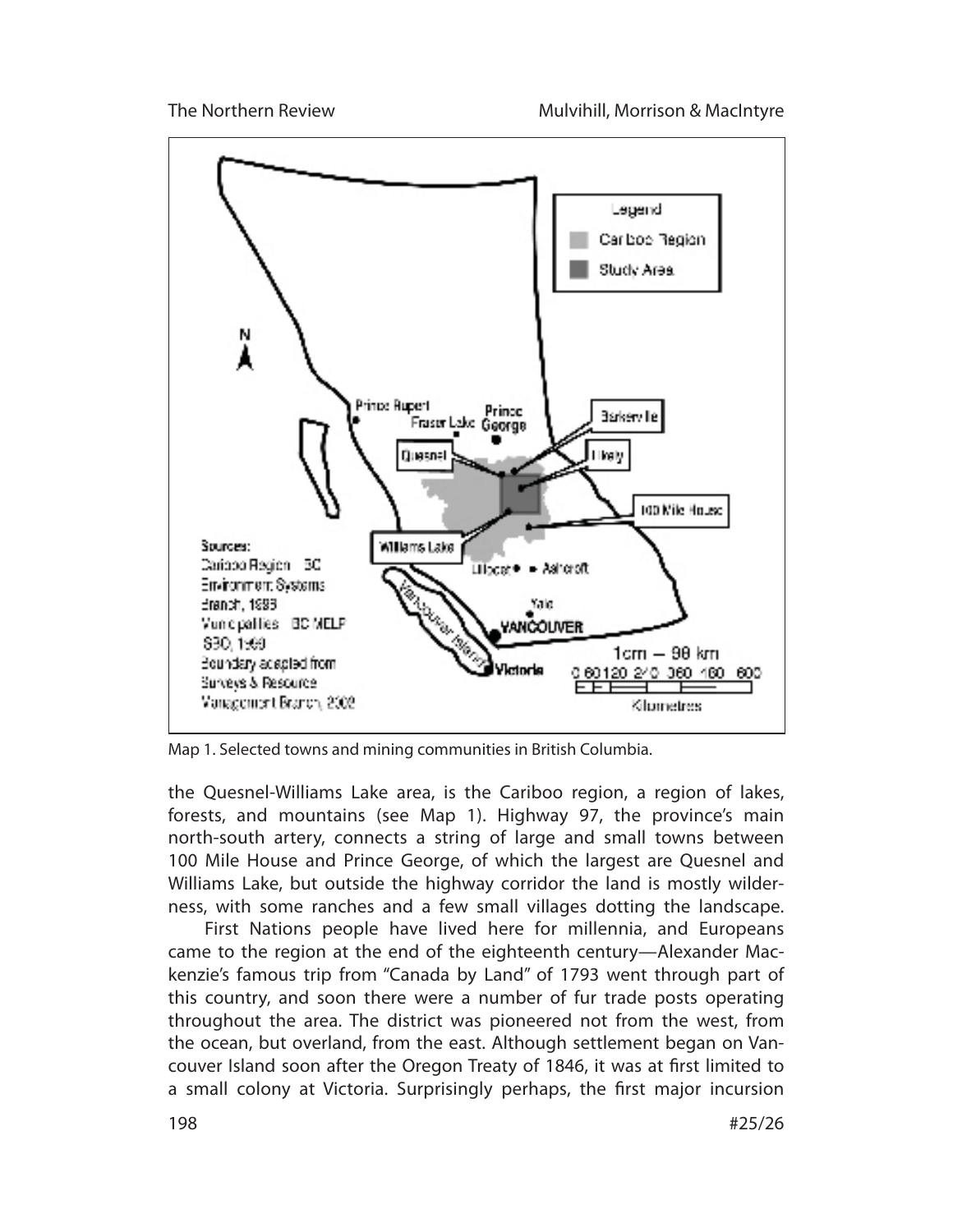of Europeans on to the mainland was not at Vancouver (which was not founded until the railway reached the coast in 1885), but inland. The lure was not rich land, but gold.

The mountains of western North America have seen a number of gold rushes, beginning with the California rush of 1849, and gradually spreading north up the mountain chain, as prospectors worked the creeks and rivers for alluvial, or placer gold. Gold was found in Washington State in 1855 at Fort Colville, and two years later discoveries were made on the lower Fraser River and its tributaries. In 1858 important discoveries were made in the region around Yale, and by the summer of that year more than twenty thousand people had arrived, mostly by boat from San Francisco. Yale flourished briefly, then shrank to a village, but remained famous for its gold rush history. Hundreds of miners then pushed north up the Fraser valley in search of more gold, and in 1860, important discoveries were made in the Cariboo region, around Quesnel Forks, Keithley Creek, and Antler Creek. In 1869 another important discovery was made on a tributary of the Omineca River. The best known discovery was made in 1862 on Williams Creek, when Billy Barker found gold and founded the community that now bears his name. Barkerville is the most famous not so much because it was the first or the richest gold mining town, but because it lasted long enough as a community to be turned into a tourist attraction that has become synonymous with gold mining in the Cariboo.

The development of the region as a series of mining communities was astonishingly rapid. In 1857 there were no Europeans in the Cariboo except a handful of fur traders; six years later there were tens of thousands. To serve them, and to keep order in the gold fields, the British government built the Cariboo Trail to connect the north-central region with the coast



Figure 1. Freight wagons owned by Guggenheim Bullion Mine on the Cariboo Trail, [c. 1900]. BC Archives Acc. 193501-001. Used with permission.

Summer 2005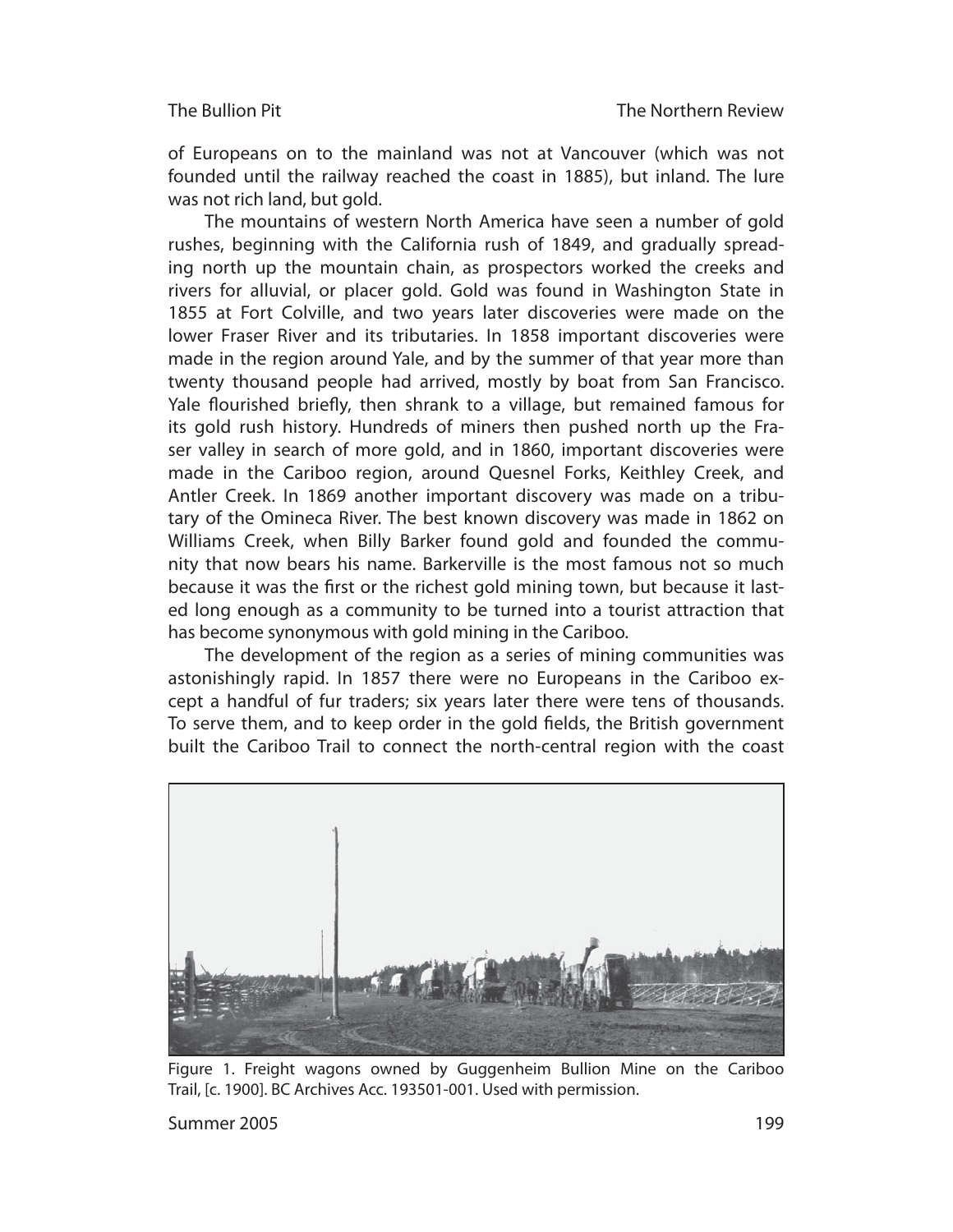through Lillooet, and later with the lower Fraser Canyon (see Figure 1). The trail, really a road suitable for heavy wagons, was 530 kilometre long, and remains itself an important historical artifact. Production peaked early, in 1863, and the gold seekers moved on, finding new deposits near Dease Lake in 1873 and in the Yukon in 1896, but gold continued to be mined in the Cariboo using hydraulic mining, a technique that was introduced before 1880. The usual pattern of exploitation was first placer mining by hand, which was very labour intensive, and was feasible only when deposits were rich, then hydraulic mining, which was much more capital intensive but required far less rich deposits to make it pay. Next in some places dredges were used; these were even more expensive but could turn a profit with a few cents worth of gold in a ton of dirt and gravel. Finally there was a period when the diggings were reworked, typically in the nineteenth century by Chinese workers, though even now, if the price of gold goes high enough, the old grounds still attract attention.

The original gold fields were highly productive. It is estimated that in the first three years, 1857-59, the Fraser River produced \$1.7 million worth of gold. This is a huge sum, difficult to compare to today's money. The price of gold is now twenty times what it was then, but it is probably more significant to know that an ordinary labourer employed all year (which few were) would be lucky to earn three hundred dollars. \$1.7 million of gold was equivalent to a full year's wages for 5,600 men, and this was just the first three years.<sup>2</sup> Hill's Bar, just below Yale on the Fraser, alone eventually produced \$2 million worth.

The most famous gold mining community in the Cariboo was the town of Barkerville, at the end of the Cariboo Trail, now accessible by a good highway running about ninety kilometre east of Quesnel. It is claimed that it was once the largest city in North America west of Chicago and north of San Francisco, a claim that if true (the same is said of a number of other places) must have been so for only a short time in the early 1860s. Nevertheless, it produced substantial amounts of gold well into the twentieth century. The region continues to be productive, and has thus avoided the status of ghost town long enough to be re-born as a tourist attraction, a kind of Dawson City south, attracting thousands of visitors each year. But there were many other important mining communities in the region, most of them much less well known, and one of the most impressive of them is the Bullion Mine.

The Bullion Mine, or Bullion Pit, is located in the middle of the Cariboo region, five kilometres east of the village of Likely, which was named after one of the mine's operators (see Map 2). Likely, population about two hundred, is at the end of a paved road about a hundred kilometres northeast of Williams Lake, and the Bullion Pit is a few hundred meters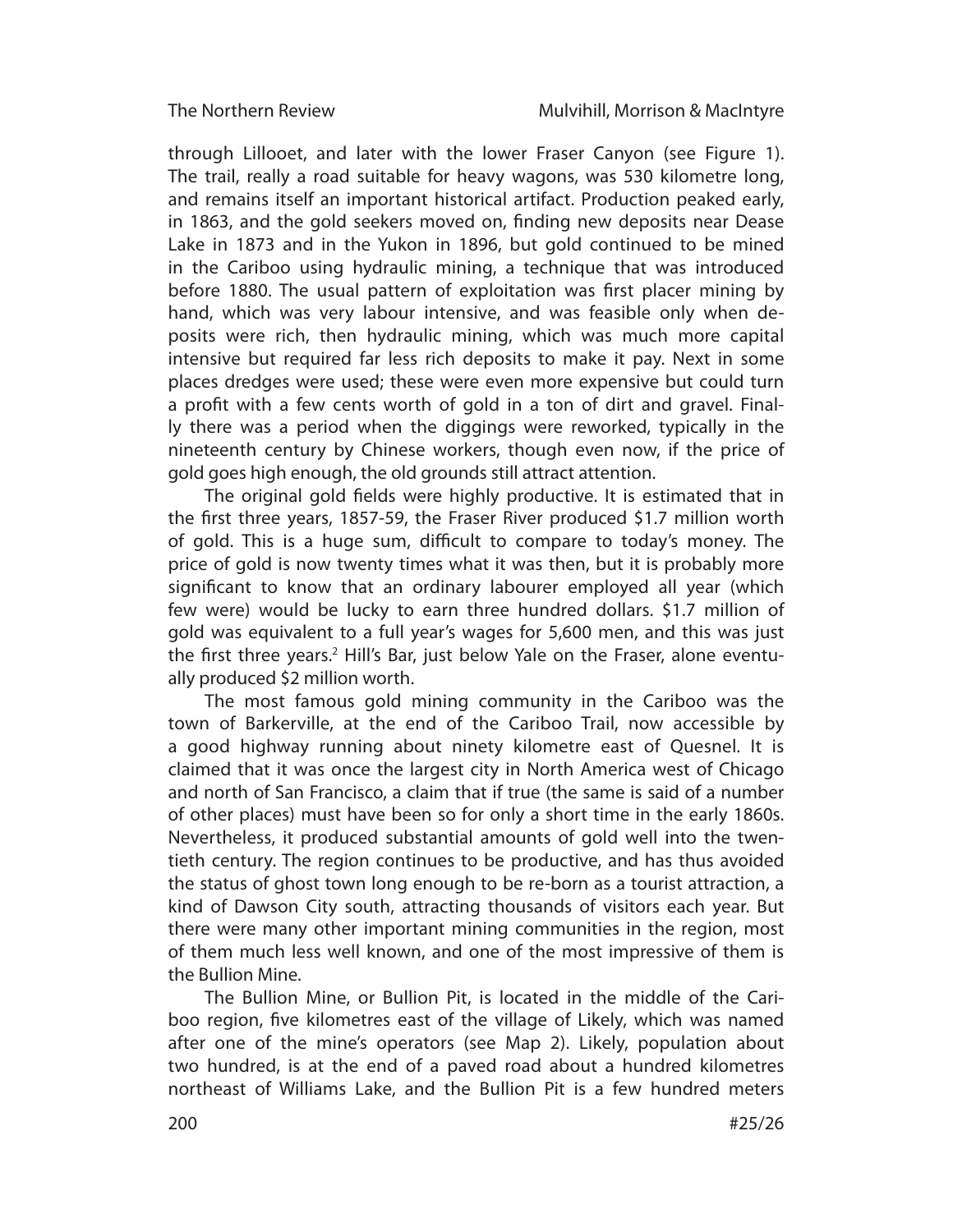

Map 2. Quesnel-Williams Lake region showing the location of the Bullion Pit.

from this road. The mine's location is indicated by a small weathered sign that says "Pit," its size and condition suggesting a site of only local interest, not an important tourist attraction. The village, which is at the east end of Quesnel Lake, is described in a promotional website as "the Eldorado and Shangri-la of the Cariboo,"<sup>3</sup> and it is indeed in a enchanting location. Quesnel Lake, which is a forked fiord about a hundred kilometres long, is spectacularly beautiful, with clear water and lovely mountain views in the distance to the east. It is claimed (how promoters love these superlatives) that it is the deepest fiord-lake in the world; a sounding has yielded a depth of 601 metres (2,000 feet).

Not far from Likely, at the junction of the two branches of the Quesnel (originally Quesnelle, named after a fur trader) River, is the ghost town of Quesnel Forks. Like the mine, it is not well known outside its area; its location is indicated by a small weathered sign that tempts the tourist to venture down a dirt road to find it. Founded in 1859, it was the region's first great gold rush town, and had a population of about three thousand in the 1860s, the majority of whom were Chinese miners, the last of whom died as late as 1959. It even had a Tong House, which was still (barely) stand-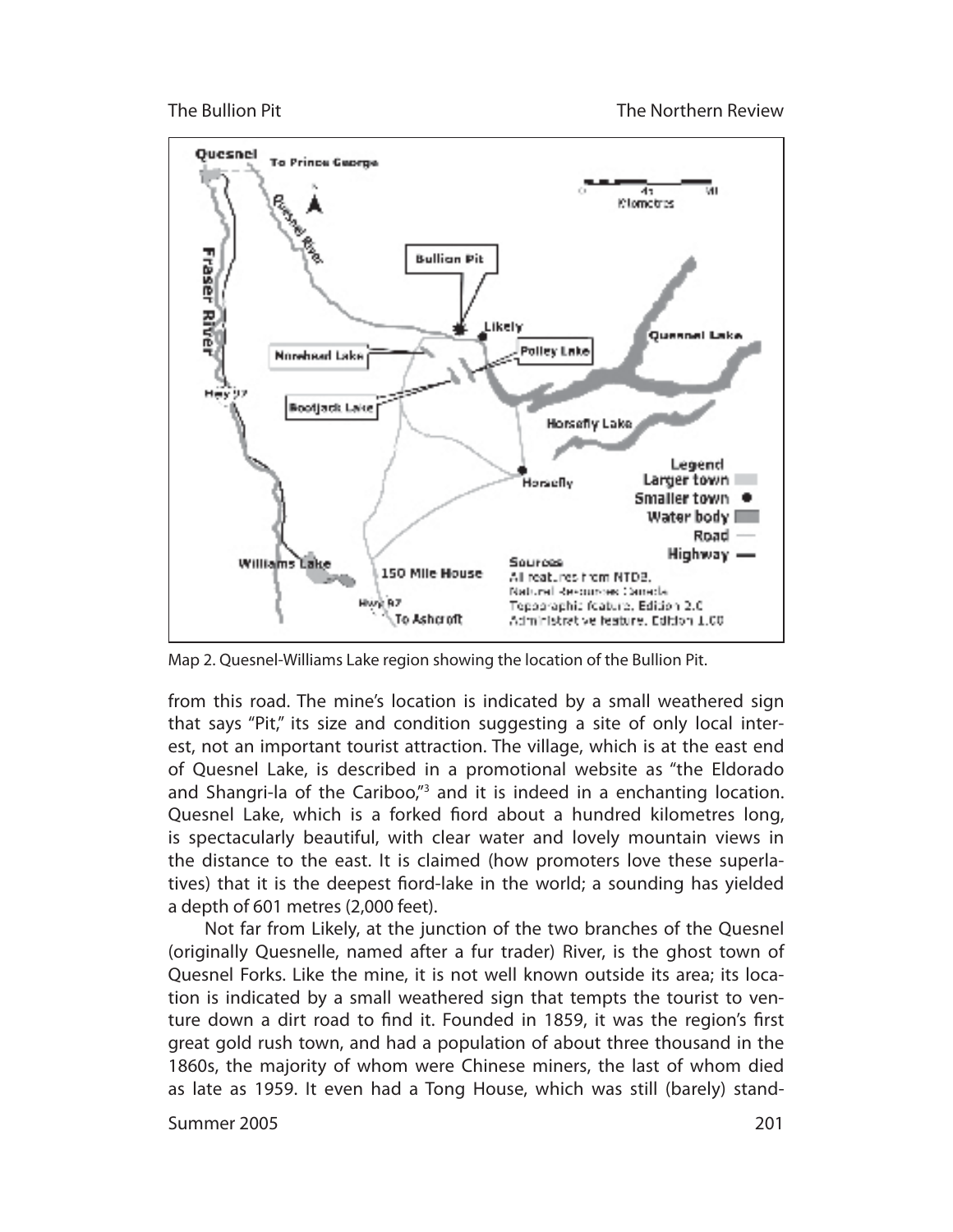ing in 1996. As befits a ghost town it is a haunting, tranquil place. The river rushes by a flat, grassy area where there are a few log buildings in various stages of decay and restoration. There is a space for campers, and even a small outdoor beer garden built by friends in memory of a local resident. The most interesting feature is the graveyard, which has been restored by the Likely historical society, and which contains several graves of men who died violently, some at the Bullion Mine.



Figure 2. Glory hole at Bullion Mine, 1946. BC government photograph. BC Archives, Acc. 199003-004. Used with permission.

The Bullion Pit, however, is, though impressive, far from lovely. Or perhaps it does have beauty, coming from its starkness; like some other postindustrial landscapes, it is dramatically impressive rather than conventionally pretty. It is a huge scar in the earth, a chasm, 120 metres (400 feet) or so in depth, twice that in width, and about 1.6 kilometre long, the result of what was once (another superlative) proclaimed to be the largest hydraulic placer mine in the world (see Figure 2). In all, some 200 million tonnes (220 million tons) of material were washed away to create it, and although it has been sixty years since the last large scale mining was done on the site, it looks as raw as though it had been created yesterday. The sides are very steep, and constantly eroding; uprooted trees lie halfway down its slopes.

Gold was found on the site in the 1870s and was first worked on a small scale by Chinese miners. In 1894 it became a large-scale operation, and it continued to be worked on and off by a number of different owners until 1942. There was at one time a large camp associated with it; in 1902 there were about thirty-five buildings, including bunkhouses for 120 workers, a hospital, store, slaughterhouse, manager's residence, stables, a blacksmith's shop, a powder house (for explosives) and a number of other buildings. All were abandoned in 1942, and it is interesting to see the results of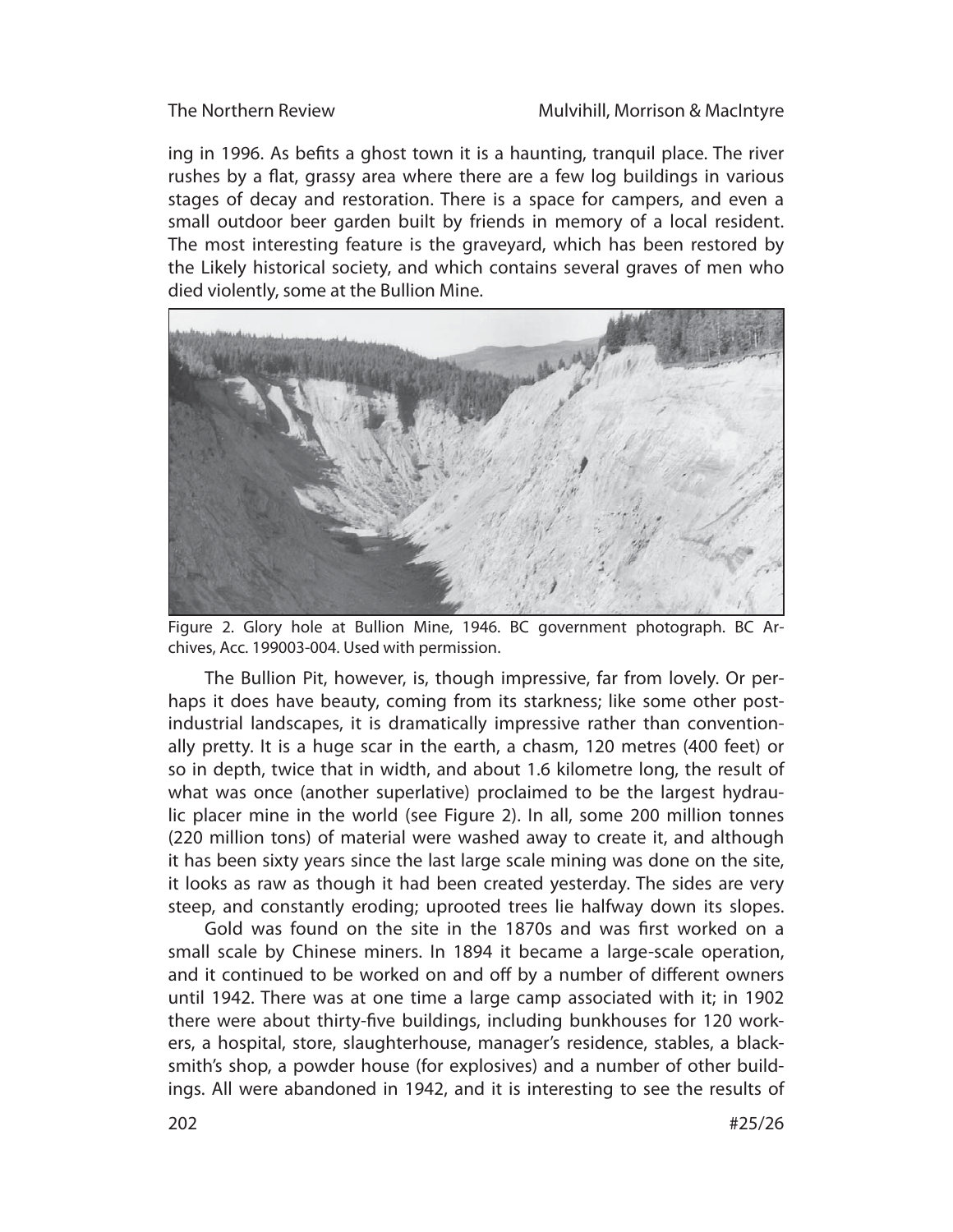sixty years of cold and wet on frame buildings; the camp site consists of piles of rotten lumber lying in disarray on the original foundations. Most of the paint, which was red, has weathered away, and the only building still partly standing is a rather elaborate privy. The extensive ditching system that was built in the 1890s to bring water for the hydraulic operations is still there, though much overgrown with bushes and small trees, evidence of an impressive amount of hand labour (see Figure 3).



Figure 3. Men working at the Bullion Mine, Quesnel Forks, c. 1900s. BC Archives, Acc. 193501-001. Used with permission.

Hydraulic mining, a technique developed in California after the 1849 gold rush, is a more sophisticated form of simple placer mining. The basic form of placer mining involves washing gold-bearing material through a sluice box, typically a wooden trough eight or ten feet long, with riffles (low narrow pieces of wood) placed crossways to the flow of water. The gold, being heavier than the dirt and gravel, sinks to the bottom of the sluice box and is trapped in the riffles. Every so often the flow of water is stopped and the gold scraped off the riffles. Hydraulic mining is a larger scale version of this process. With simple placer mining, the gold-bearing material is dug with shovels into the sluice box (in the Yukon, this was done during the winter), but hydraulic mining employs jets of water under high pressure to wash away the overburden. This, in turn, requires a good supply of water, which, in the case of the Bullion Mine, was provided through damming local lakes and feeding the water through long ditches. At the Bullion Mine, explosives were also used to break up the ground preliminary to the hydraulic operations.

Hydraulic mining is impressive to watch, and films taken at the Bullion Mine in the late 1930s show the scale of the operations. The water was directed at the overburden through a "monitor"—a large cast iron nozzle on a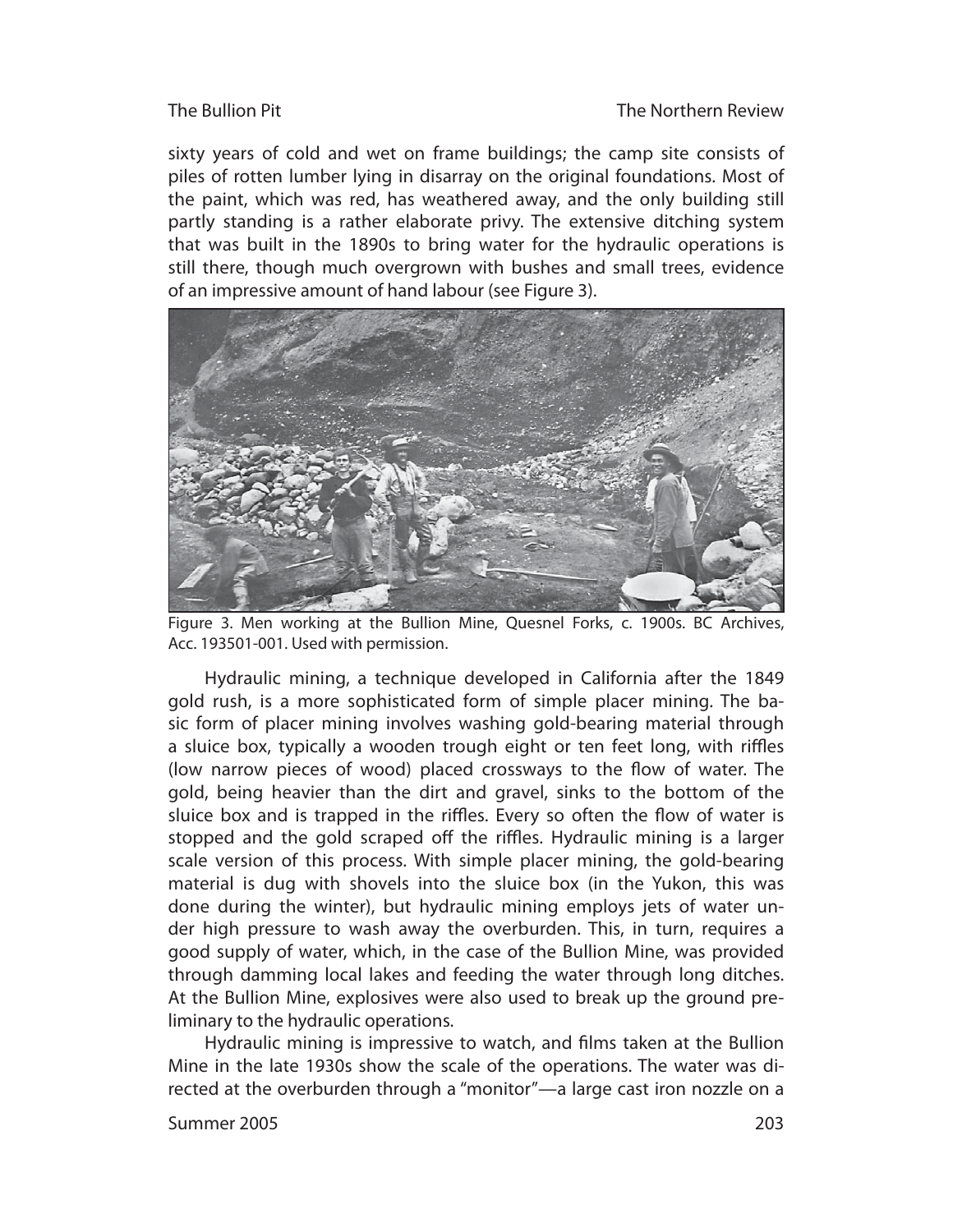pivot, counterweighted at the rear to enable a single man to operate it. The terrific force of the water is vividly shown in a shot of a man sitting on the monitor; he is throwing rocks that must weigh thirty kilos into the stream emerging from the front of the monitor and, instead of falling through the stream, they are being hurled forward like rifle bullets. Thousands of cubic metres of mud and gravel could be washed away in a fairly short time.

As well as being impressive, however, large-scale hydraulic mining, or "hydraulicking," as the miners called it, was often spectacularly damaging to the environment. One astonished observer recorded its effect on a California hillside:

The effect of this continuous stream of water coming with such force must be seen to be appreciated; wherever it struck it tore away earth, gravel and boulders... [it] is not an aesthetic pursuit; the regions where it is practised may be, before the miner's advent, like the garden of the Lord for beauty; but after his work is completed, they bear no resemblance to anything, except...chaos.... It is impossible to conceive of anything more desolate, more utterly forbidding, than a region which has been subjected to this hydraulic mining treatment.4

It is not known who discovered gold on the site of the Bullion Mine, nor exactly when, although it is very likely that the discoverers were Chinese miners. Large scale operations, however, began in 1894, when the property was bought by J. B. Hobson, a mining engineer, on behalf of the Cariboo Hydraulic Mining Company. The first order of business was to secure a water supply for mid- to late-season work (early-season work was done using spring runoff and water from nearby creeks). Two nearby lakes, Polley and Bootjack, were dammed at their outlets to raise their levels, then seventeen miles of ditches were dug to bring their water to the Bullion site. Though called ditches, they were really more like small canals, six or seven feet deep and of a similar width. These produced enough water to operate the mine twenty-four hours a day from the end of April until August. After that, until the end of October, when operations ceased for the winter, it was run only a few hours a day, but further ditching and damming was planned to make longer days possible in the late summer and fall. Eventually Morehead Creek was dammed, creating the present-day Morehead Lake, and another ditch eleven miles long was dug to bring its water to the mine. The gold-bearing ground lay under a thick clay overburden, which added considerably to the cost of mining, and required massive quantities of water, and apparently some blasting powder, to get rid of it.

A great deal of information on the Bullion Mine was printed in the Annual Report of the Provincial Minister of Mines. The first real description of the Bullion Mine appeared in the report for 1897, in which it was stated that the property consisted of eight mining leases totalling about 446 acres, on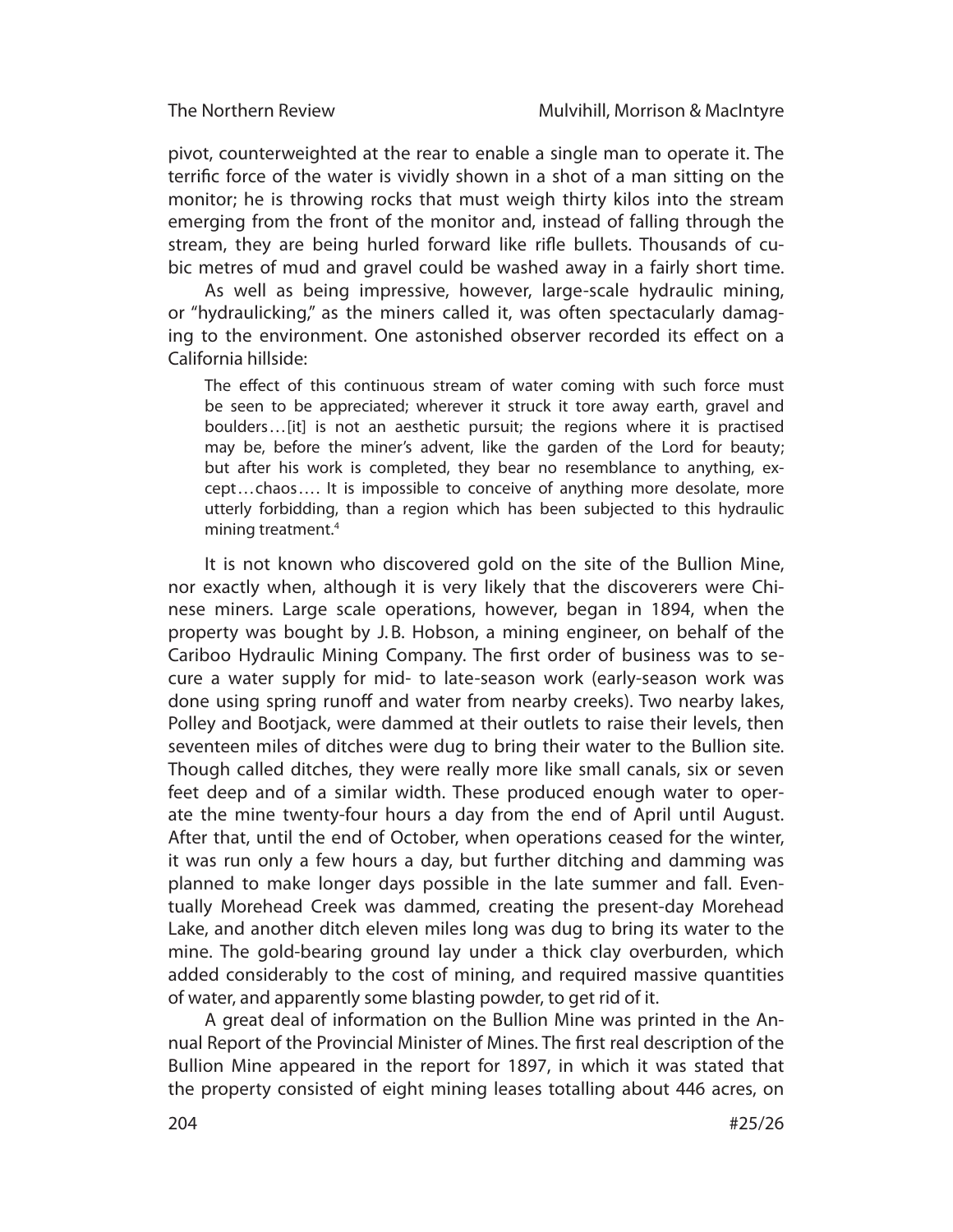the western side of the south fork of the Quesnel River, extending about 1.7 miles back from the river, about three miles from the town of Likely (then called Quesnelle Dam). The gold-bearing gravels were deposited along an ancient riverbed, with the gravels deep beneath a layer of clay. The heavy clay needed water under high pressure to wash it away, and thus the major start-up cost for the mine was the construction involved in securing a supply. An additional cost arose from the fact that the site was sixty miles from the Cariboo wagon road, and the heavy equipment had to be brought in over primitive forest roads. In 1894, when the mine was being developed, the nearest rail head was at Ashcroft, three hundred kilometres to the south. It was not until the Grand Trunk Pacific railway came through Prince George to the north that there was a railway any closer, and not until the 1920s that the region had roads good enough to carry heavy truck traffic.

By 1897 the company had built twenty-one miles of ditches, all dug by hand of course, and two years later the ditching system was complete, with thirty-three miles having been built. Twelve cabins had been built along the ditches for the use of the men who operated the gates at the reservoirs and who kept the ditches in order. These cabins were connected to the main camp by a private telephone system, which extended throughout the mine property, and which permitted the manager to give orders to regulate the flow of water. Although hydraulic operations ceased with the onset of winter, the company kept thirty men working throughout the winter. One task was building sluice boxes. The boxes were made of two layers of lumber, and were seven feet wide and four feet deep. A total of 2,380 feet of them were in use, which must have taken a crew of men a fair time to build.

In the 1899 mining season, the company focused on the site, which the original Chinese miners had worked in the 1870s, reworking the original tailings and hydraulicking fresh ground. Over \$92,000 worth of gold was recovered. The company discharged its tailings into the South Fork of the Quesnel River, by no means a minor stream, so much so that they dammed it, preventing another company working nearby from getting enough water to operate.

The mine's first full year of operation was 1900. It was then that the immense system of reservoirs and canals was fully used. The area of watershed captured by the mine was over sixty square miles in total, including three lakes, one of which (Morehead Lake) had been created by the mine. The total reservoir capacity was just over a billion cubic feet of water. The cumulative ecological impact of this part of the undertaking has never been assessed, but by any measure it was extensive. In hydrological terms it was vast, since it was said that at its peak the mine used more water every day than did the city of Vancouver. The value of gold recovered that year was \$350,000, and would have been more, but for the bad state of the roads,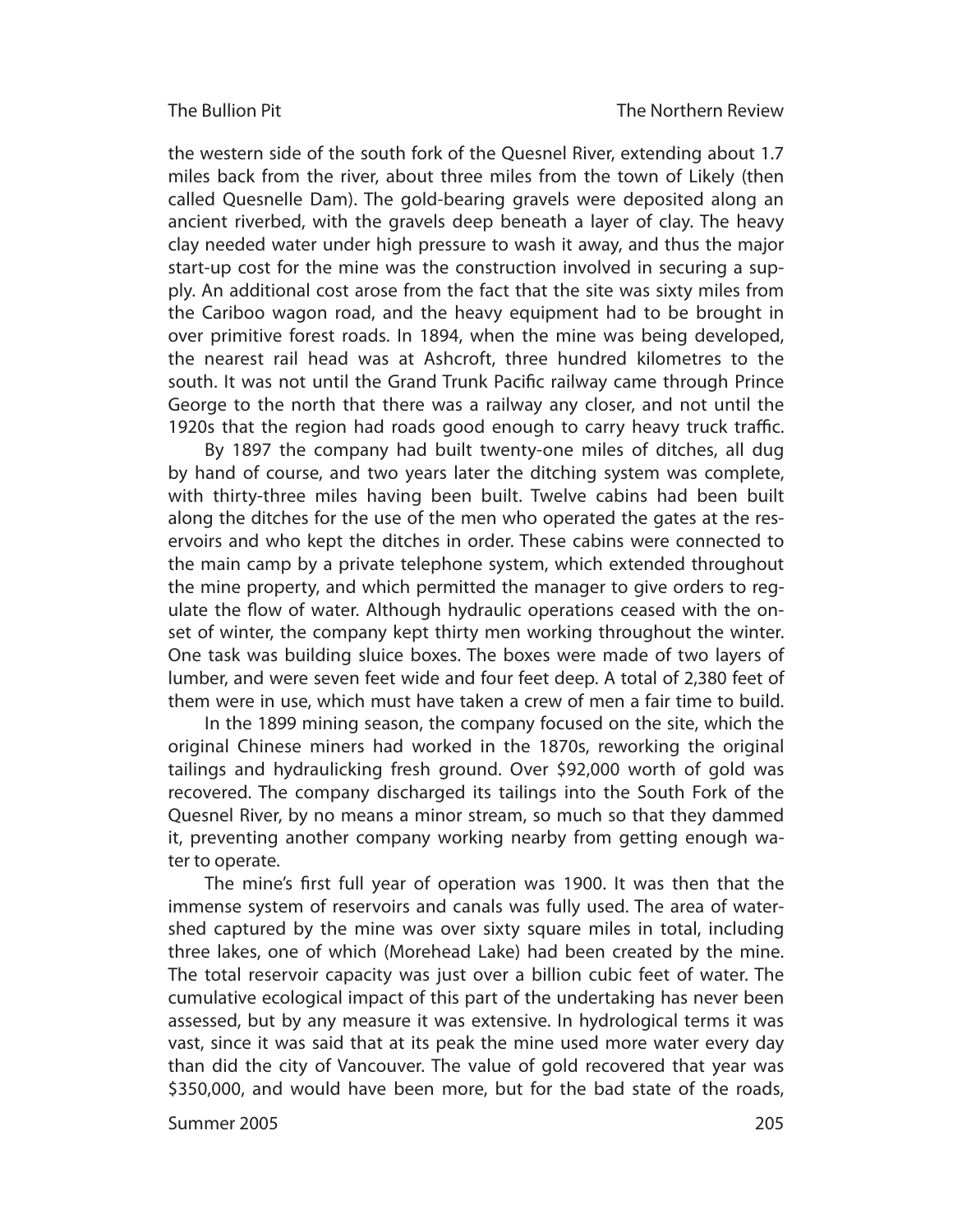which prevented a delivery of explosives from Ashcroft for over three weeks at the height of the season. In fact, the amount of gold recovered varied widely from year to year, not so much because there was more in one place than in another, but because of the amount of water available for hydraulic operations was so variable. In dry years much less mining could be done; in 1903, for example, the mine operated for only about two months.

Some years a great deal of gold was recovered, and in other years much less. Some figures for its early years are shown at right. When reading these figures it should be helpful to remem-

ber that gold is now worth about twenty times what it was in 1900, so that the figure of  $$142,000$ for 1901 would be equivalent to about \$3 million today. Of course labour costs and those arising out of environmental regulations are also hugely higher now, so it is difficult to compare the costs and rewards of operating mines then and now. However, the fact that between 1899 and 1905 \$1.23 million of gold (and some silver and plati-

| Value of gold recovered<br>from the Bullion Pit |          |
|-------------------------------------------------|----------|
| 1899                                            | \$92,678 |
| 1900                                            | 350,000  |
| 1901                                            | 142,273  |
| 1903                                            | 44,943   |
| 1905                                            | 21,733   |

num) was extracted, worth about \$25 million today, highlights the economic significance of the enterprise.

Another notable feature of the operation of the Bullion Mine was the frequency with which the property changed hands. It was owned for a time by the Guggenheim Company of New York, which was also a major operator in the Yukon's Klondike region, but it had so many different owners that it is difficult to keep track of them all. This situation, plus the shortage of water, caused the mine to close from time to time. From 1909 to 1913 it did not operate, due apparently to decreasing returns and management difficulties. It opened again in 1914, but closed again that year, remaining closed until 1921, this time apparently due to litigation over ownership of the property. Opening briefly in 1921, it again closed until 1926.

Sporadic work was done on the property throughout the late 1920s, mostly on improving the water supply, and it continued to change hands. It must have been a great consumer of investment capital, with little return on investment in quite a number of years. It operated throughout most of the 1930s, employing between forty and seventy men. It finally shut down for good as a large capital-intensive operation in 1942 when the gold deposits became too thin to show a profit. The British Columbia government estimated that the mine, over its lifetime, had produced 175,644 ounces of gold, worth about \$70 million at the current price of gold. The reason that the mine changed hands so often seems to have to do with undercapitalization—when the gold ran out, temporarily, and large amounts of overburden had to be shifted, substantial amounts of money had to be poured in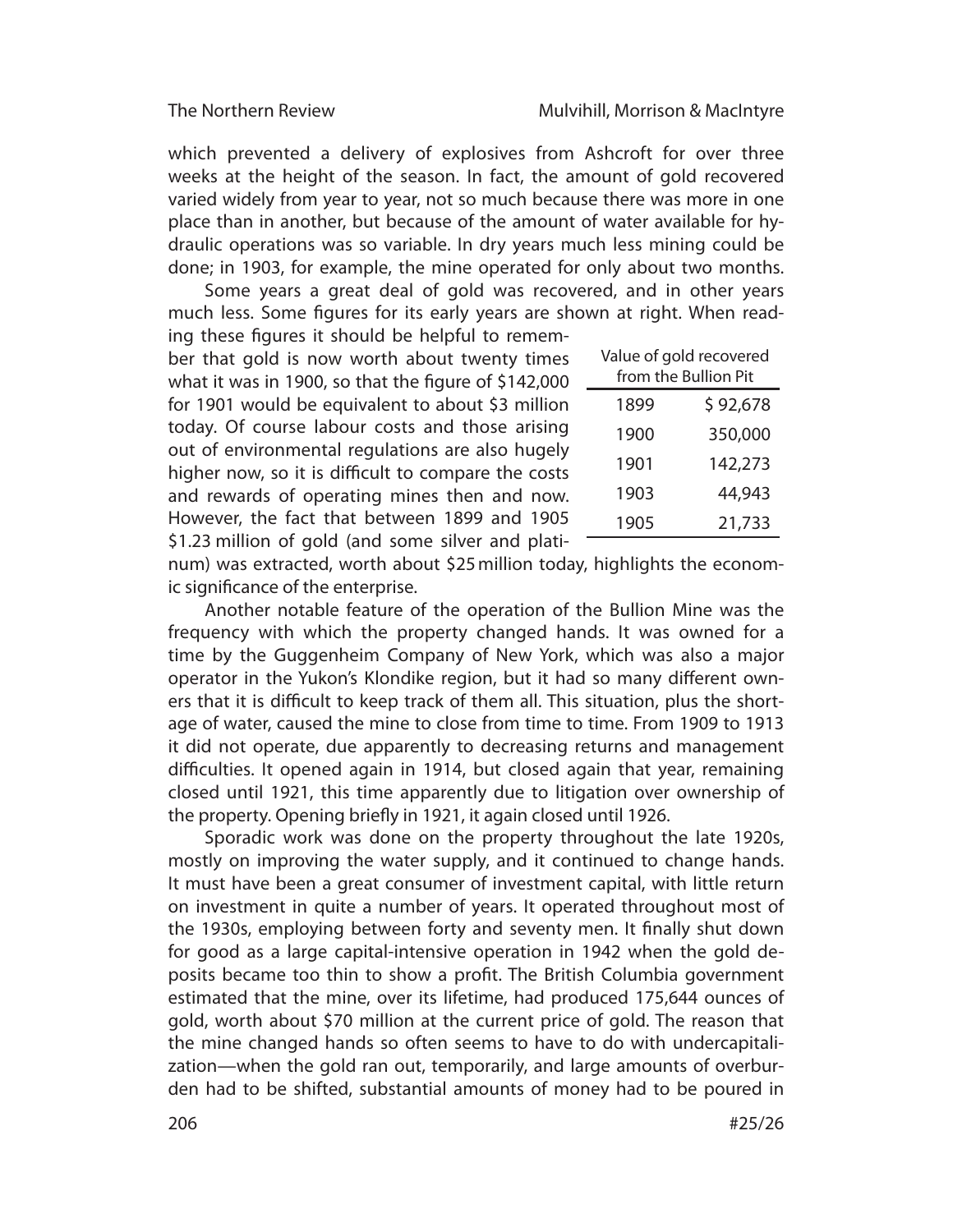#### The Bullion Pit

until more gold was found, and small operators could not afford to do this (though the Guggenheims certainly could). This is why the mine was eventually shut down: after a string of profitable seasons, the "lead" of gold being mined in 1941 ran out, and the mine's operator, believing that he knew where the gold-bearing gravel was leading, put a large sum into clearing overburden in a new direction. When he was proved wrong about the gold, the mine simply ran out of money and closed. Since there are still traces of gold in the pit, it continues to be worked sporadically on a small scale.

Before its final closure, the Bullion Mine played an important part in the mining economy of the province, particularly for the northern part. The government agents who reported on its operations often used superlatives, claiming at one point that it was one of the largest hydraulic operations in the world. It certainly was the largest one in the province, if not in Canada. In the years when the mine was not operating, the agents lamented the loss to the provincial economy. The agents did not base their reports on first-hand inspections, since these were not required by provincial regulations; instead, they relied on reports submitted by the mine managers, or sometimes just on oral information supplied by workers or other operators in the region. In keeping with the prevailing practices of the day, no restoration was required when large-scale mining was discontinued on the site.

An observer today standing (carefully) on the brink of the Bullion Pit might well be tempted to fall into the historical sin of "presentism"—that is, judging the past by the standards of the present—and ask how the British Columbia provincial government could have permitted what seems to be such an abuse of the environment. But it did not seem a desecration when the mine began operations in 1894. Not only the miners, but also the officials and virtually everyone else would have seen the pit as only a small scar in a vast landscape with limitless resources. One huge ugly hole more or less made no substantial difference. The mine's owners were obliged to tell the government what they were doing, but the process was all fairly informal, and the Bullion Mine seems never to have been hindered in its operations by any directive or regulation from the government. Equipment of value was presumably removed and sold, the metal pipes sold for scrap, the buildings left to rot, and the great chasm caused by hydraulic mining left to scar the land.

## **Discussion**

The fact that the story of the Bullion Pit has not been documented to nearly the degree of other cases leads us to venture several observations. First, relatively few people were affected directly by the mine over its history; in that context, its relative obscurity is unsurprising. Although the operation caused extensive ecological impact, it was not accompanied by social and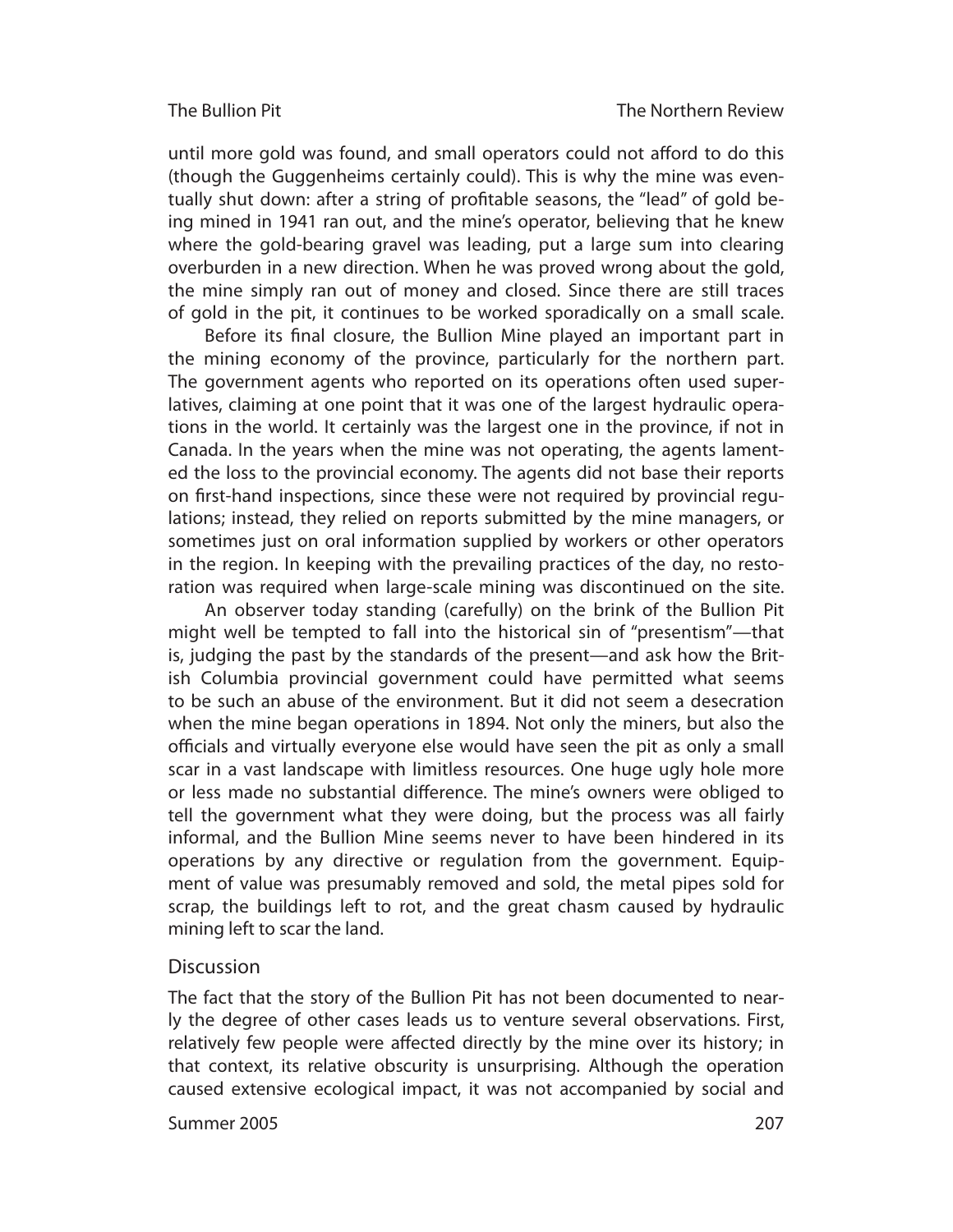economic transformation (as, for example, was the case with the Yukon Gold Rush) and lacked the vivid human angles necessary to capture the imagination of researchers and writers. The operation of the Bullion Pit was capital intensive, but it did not engage or displace the large numbers of people that the more famous gold rushes did. It relied mainly on hydraulic technology and was a more contained and controlled development process than a gold rush, lacking pandemonium and dramatic adventure.

The Bullion Pit's cumulative ecological impact, while extensive, has not necessarily made it more interesting to historians. At least in this case, the magnitude of the ecological impact seems to be less compelling because it occurred at a relatively gradual pace. Slowly but steadily, the Bullion Pit was mined to its present dimensions—a local mega-project developed over decades. It is a notable ecological story in retrospect, but it lacked any single distinguishing event or aspect that would have made it famous beyond its region. Even its claim to have been one of the largest hydraulic mines in the world appears to have generated little interest outside the mining community and the province of British Columbia. From an engineering standpoint, there was nothing innovative about hydraulic mining at the time, so the technology used would not have been notable or highly newsworthy.

The project was not especially controversial at any point in its history. Clearly, this is largely attributable to its location—still a relatively remote place—and to a lack of competing resource users in the area. The clogging of the Quesnel River from the mine's operation might have been expected to cause a regional uproar, but that does not appear to have happened. The tone of the Canadian Broadcasting Corporation documentary about the Bullion Pit, filmed in the early 1960s, is, predictably, purely nostalgic, with no sense of dismay at the environmental damage that was occurring in front of the camera as the clips from the 1930s were shown.

A potentially notable history case may be drowned out or obscured by a neighbouring case. Barkerville, as discussed earlier, is justifiably famous and is synonymous with gold mining in the Cariboo. But it is also true that considerable public and private investment has been made to develop Barkerville as a provincial park and tourist town. Even great stories run the risk of fading if they are not maintained, and Barkerville has stayed on the map largely through this investment. The efforts made to document the story of the Bullion Pit and the nearby ghost town have been left to dedicated local historians, and are very modest by comparison.

A number of other factors appear to have played a role in keeping the story relatively obscure. Its timing worked against it: the operation began about forty years after the gold rush at Yale, making the discovery of gold, if not quite old news, certainly less electrifying. Then, of course, in 1896, two years after it opened, whatever resonance it might have had with the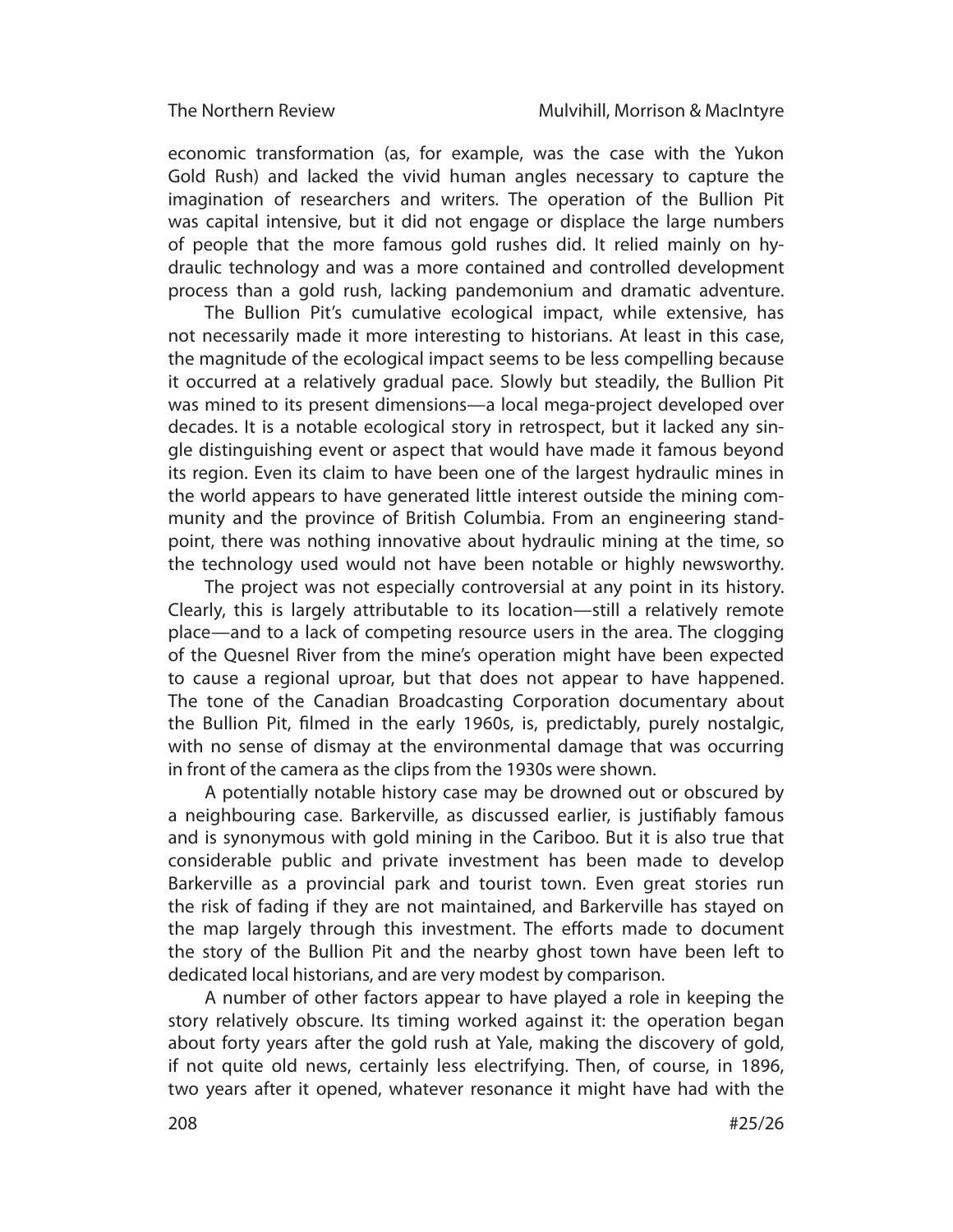#### The Bullion Pit

public was drowned out by the vastly more important discoveries in the Yukon. The enterprise essentially stopped two or three decades before the first wave of modern environmentalism. The intermittent operation of the mine also worked against it becoming a sustained story. The financial gains were gradual and not the sort of bonanza that would fire the public's imagination. The work was labour intensive (thirty-three miles of ditches dug by hand or with rudimentary machines) but not particularly colourful—there was no Chilkoot Pass to negotiate, no Dangerous Dan McGrew shot in a saloon or Sam McGee poetically cremated. Hydraulic mining, for its part, is a tedious, repetitious process that does not make for great storytelling. Another reason may be that when the mine was in operation, there was no injured party to complain, raise a fuss, and sue—no one with ruined crops or poisoned wells to make the mine a public issue.

Considering all these factors, it is not surprising that the Bullion Pit has not been a focus of attention for historians. Largely forgotten in the public imagination, and seldom visited, it is nevertheless a fascinating place. It juxtaposes, on a large scale and more starkly than most places, the speed and intensity of human adventure with the quiet, methodical work of geological processes.

## About the Authors

Peter Mulvihill is an Associate Professor in Environmental Studies at York University. He taught at the University of Northern British Columbia from 1999-2001. His research interests include environmental assessment, environmental history and the Canadian North.

William R. Morrison holds degrees from McMaster University and the University of Western Ontario. He is author and co-author of twelve books, and has taught History at Brandon University, Lakehead University, the University of Northern British Columbia, the University of Victoria, and Duke University.

Sherry MacIntyre is a graduate of the University of Northern British Columbia, in Environmental Studies.

### Endnotes

1. Statistics on mining activity at the Bullion Mine are taken from Province of British Columbia, Annual Report of the Minister of Mines (Victoria: King's Printer, 1893-1942). On the subject of western mining in general, including hydraulic mining, see R.L. Kelley, Gold vs. Grain, The Hydraulic Mining Controversy in California's Sacramento Valley; A Chapter in the Decline of the Concept of Laissez Faire (Glendal, CA: A.H. Clark, 1959); R.V. Francaviglia, Hard Places: Reading the Landscape of America's Historic Mining Districts (Iowa City, IA: University of Iowa Press, 1991); P.R. May, Origins of Hydraulic Mining in California